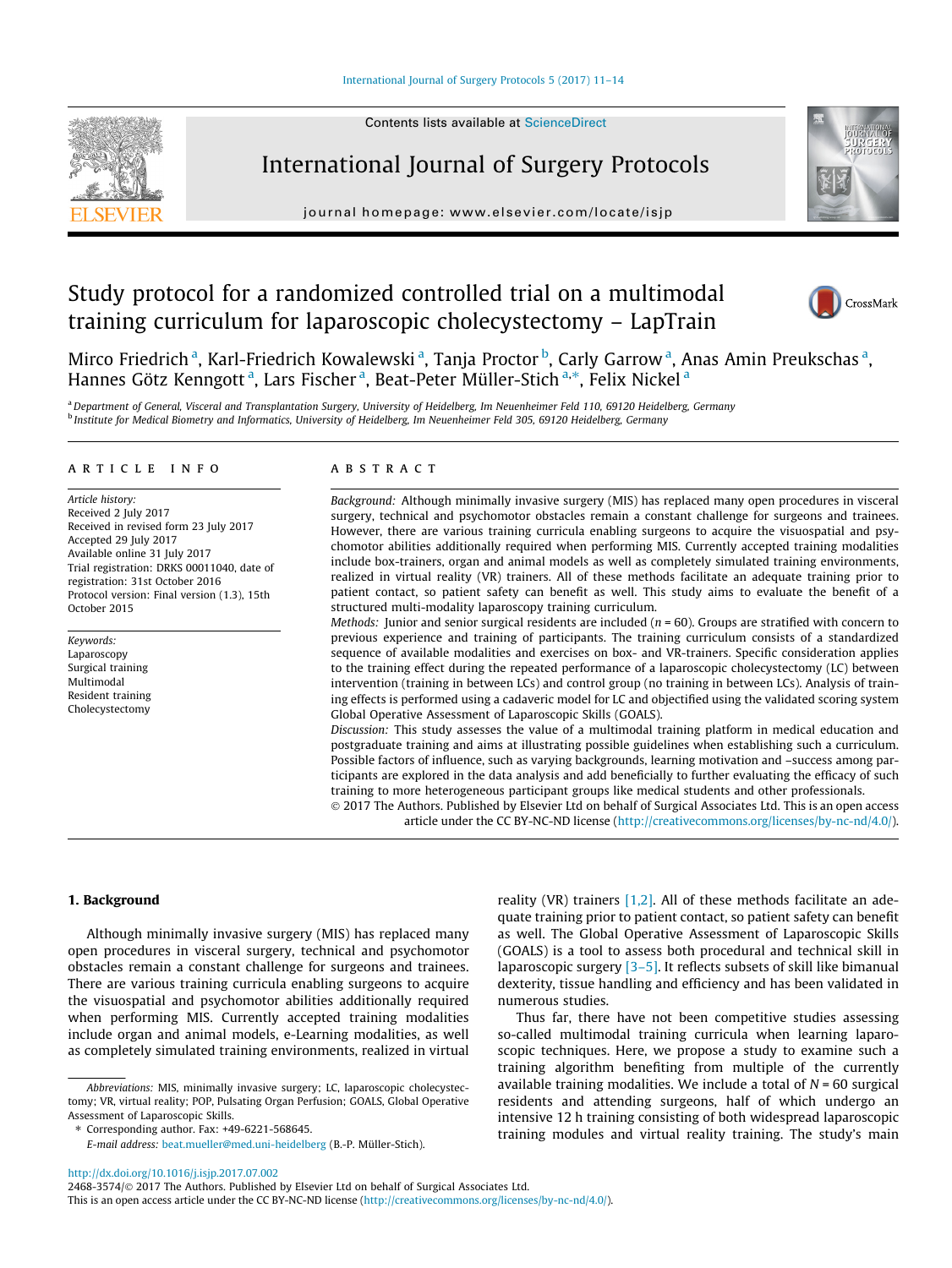objective is to assess and elucidate the possible impact of such a training on basic skill development as well as handling of full operative procedures under realistic conditions using the GOALS score as primary outcome measure.

# 2. Methods

## 2.1. Objectives

Primary objective is to show an overall positive effect of multimodal training curricula on laparoscopic skills and procedurespecific performance, specifically for a laparoscopic cholecystectomy (LC), objectified by the validated GOALS score. Secondary objectives include the reduction in operating time, assessment of correlations between psychometric and personal parameters on learning curves and inter-individual benefit of these nouveau training methods.

## 2.2. Study design

This is a registered prospective, single-center, rater-blinded, two-arm, randomized controlled trial.

## 2.3. Setting and participants

This study offers voluntary laparoscopic training courses to junior and senior surgical residents. All participants receive information about the study and provide informed consent.

## 2.4. Inclusion and exclusion criteria

Surgical residents in their clinical training are included in the study. There are no exclusion criteria as possible factors of influence such as gender and experience in laparoscopic procedures are being considered as stratification factors during randomization (see below).

## 2.5. Introduction to the training modalities in the training center

The participants receive a standardized introduction and instructions on using the box-trainer, VR-trainer and Pulsating Organ Perfusion (POP)-trainer by trained staff [\[6\].](#page-3-0) Thus, participants can familiarize themselves with the training facilities and training devices prior to the start of the tests and exercises.

## 2.6. Baseline test

All participants complete a rater-blinded baseline test, which includes the completion of a LC on a porcine liver using a POP trainer. Participants are then randomized to multi-modality training (training group) or no training (control group). Raters use the validated GOALS scoring system for LC, which has been validated and introduced earlier by Gumbs et al. [\[7\].](#page-3-0)

# 2.7. Randomization

Participants are randomized to either a training or control group in a 1:1 ratio by block randomization with a variable block length stratified for experience levels. Participants who are at least in their 3rd year of residency and/or have performed more than 10 laparoscopic surgeries as primary surgeon, or have participated in a 2-day MIS training course are considered for the more experienced surgeons. After the participants have finished the baseline test on the POP-trainer, an employee performs the randomized distribution of subjects using opaque, sealed envelopes. The employee responsible for the randomization and group assignment is otherwise not involved with the training, tests, and data from the present study.

# 2.8. Training curriculum

The multi-modality training group completes 12 h of training, while the group with no training acts as a control (See Fig. 1). Laparoscopic and surgical basic skills are to be revised by the training group for a total of 6 h on box-trainers  $[8]$ . The training group subsequently receives another 6 h of laparoscopy training using the VR-trainer (Lap Mentor<sup>m</sup>, Simbionix©, Cleveland, USA), [\[9\].](#page-3-0) The simulator software enables training within 8 laparoscopic basic skills scenarios as well as procedural skills training in the form of partial or complete laparoscopic operations. LC was chosen as training procedure. Training curriculum is conducted as described before [\[10\].](#page-3-0) All participants then complete a LC on the VR-trainer before performing another LC using a POP-trainer as a post-test [\[11\]](#page-3-0).

# 2.9. Post-test and blinded test evaluation

Both control group and training group participants complete a second LC. The control group receives no further training in between tests, training group participants perform the post-test task after completing a 12-h multimodal training curriculum (See Fig. 1). Participants perform a LC on cadaveric porcine models and are evaluated by blinded raters using the previously validated



Fig. 1. Study flowchart.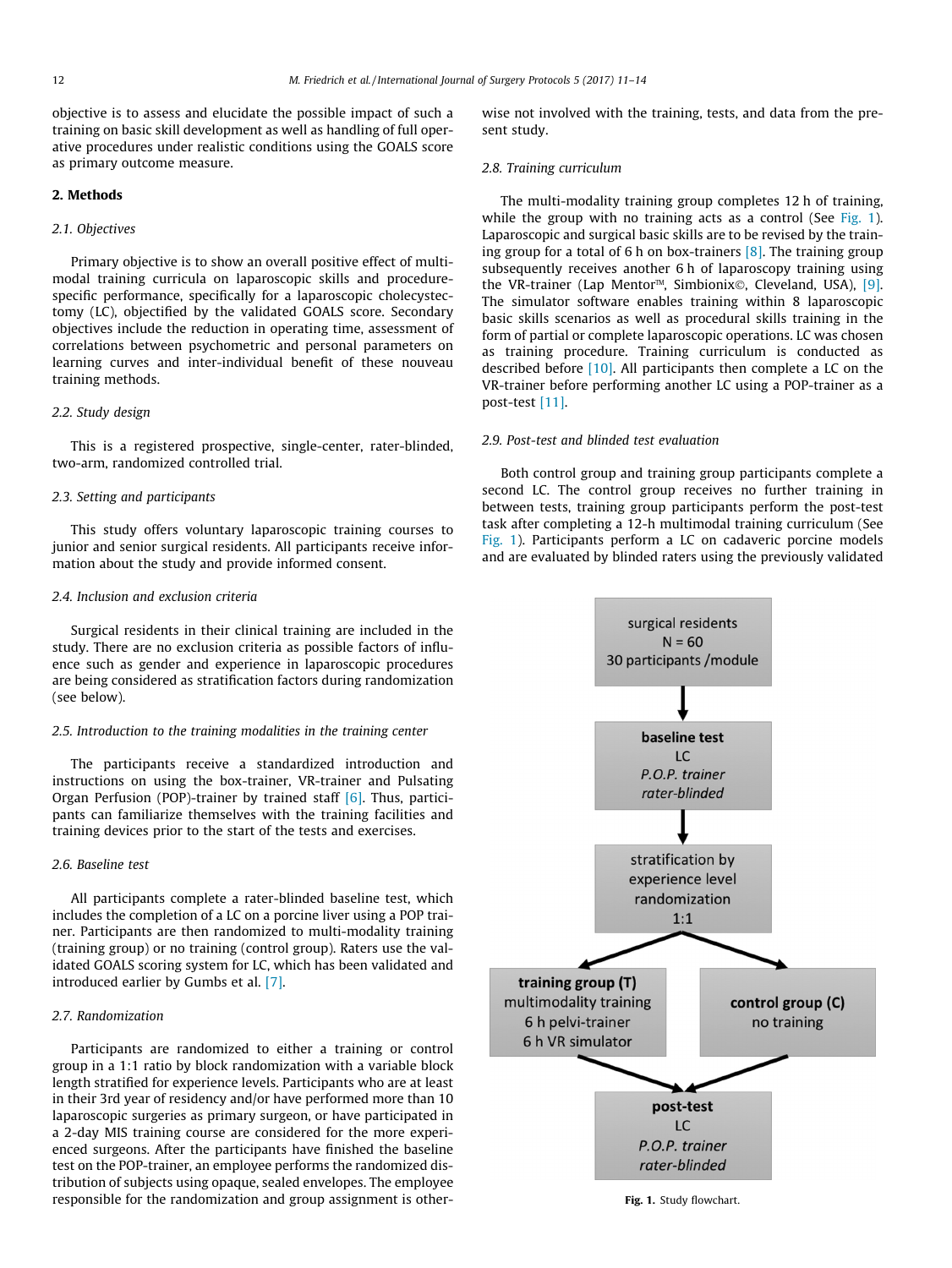GOALS score [\[4,5\].](#page-3-0) Furthermore, operation success and operative time of the procedure is recorded. Unblinding of raters or employees involved in data analysis and interpretation is not intended. In order to prevent selection bias, baseline characteristics including age, year of studies, previous experience, gender and hobbies will be compared.

## 2.10. Primary outcome measure

The primary outcome measure is the operative performance and improvement from baseline to post-test of the study participants during the porcine cadaveric LC on the POP-trainer based on the standardized and validated GOALS score [\[5\]](#page-3-0).

#### 2.11. Secondary endpoints

The operative times will be evaluated separately as secondary endpoint, as well as subgroup improvement. Additionally, the VR data of the LC will be analysed in the training group to analyse the impact of the curriculum on metric performance data, such as path length and number of movements as well. Psychometric and personal parameters will be collected for each participant using anonymous questionnaires. The questions will relate to prior laparoscopic experience and leisure behaviour with regards to gender, computer games and playing instruments. Explorative analyses will be performed using the collected data and possible relations to the training results.

## 2.12. Statistical analysis

The normal distribution provides a fairly exact approximation of the distribution of the scale-specific scores, which allows standard parametric tests to be used to compare the mean GOALS scores of the two groups. All endpoints and subgroup analysis are descriptively analysed according to their respective empirical distributions. According to scale levels of the variables, means, standard deviations, medians, first and third quartiles and minimum/maximum or absolute and relative frequencies are provided. Descriptive p-values of the corresponding statistical tests are reported in combination with the associated 95% confidence intervals. Possible differences of the primary outcome, GOALS score, are tested using analysis of covariance with intervention group as factor, baseline GOALS score as covariate and GOALS score after intervention as dependent variable. Multiple imputation are applied to compensate for any missing data. If found to be appropriate, graphical statistical methods are deployed to illustrate findings.

## 2.13. Sample size determination

We examine  $n = 60 (50 + 20%)$  participants in the two study arms. This sample size determination was based on the paper by Gumbs et al. [\[7\]](#page-3-0). We assumed that the multimodal curriculum could reduce the difference between novices and expert by about 50%. Furthermore, we added 20% to compensate for potential drop-outs.

## 3. Discussion

This study assesses the value of a multi-modality training curriculum in surgical education and postgraduate training. Possible factors of influence, such as varying backgrounds, learning motivation and –success among participants are explored in the data analysis and add beneficially to further evaluating the efficacy of such training to both heterogeneous participant groups and specific professionals. Provided conclusive results, we hereby aim at

illustrating possible guidelines when establishing such a curriculum.

## 4. Trial status

Recruitment started 09/24/2011 and ended 02/03/2016. Data acquisition and data analysis are currently running. Final results of this study will be published. Access to the dataset and statistical code will be granted individually upon request.

# 5. Declarations

## 5.1. Ethical Approval and consent to participate

Ethical Approval was granted from the Ethics committee Heidelberg (S-334/2011). All data for the study are recorded anonymously, treated confidentially, and evaluated by authorized staff for scientific purposes only. Participants' names are kept separate from all study data and are not used for the study. Each participant is assigned a designated code that is used for the entire study documentation and data collection. Participation in the study is voluntary and may be ended at any time. There are no foreseeable negative consequences for participants related to participation. In the event that a participant's physical or mental health becomes jeopardized due to participation in the present study, the participant is dismissed immediately and excluded from the study. Written informed consent is obtained from each trainee. The CONSORT guidelines for randomized controlled trials and SPIRIT guidelines for implementation of study protocols were followed and the SPIRIT Checklist is attached to the manuscript [\[12\].](#page-3-0)

## 5.2. Trial registration

This trial was registered with the German Clinical Trials Register: DRKS00011040 and all protocol modifications will be registered, published in the final paper and communicated to the participants.

### 5.3. Availability of data and materials

All datasets used and/or analysed during the current study will be made available by the corresponding author on reasonable request.

## 5.4. Competing interests

The authors hereby declare that they have no financial or nonfinancial competing interests.

## 5.5. Authors' contributions

All authors read and approved the final version of this manuscript.

Authorship eligibility guidelines according to the ICMJE were followed. The use of professional writers is not intended.

## Funding

We acknowledge financial support by Deutsche Forschungsgemeinschaft and Ruprecht-Karls-Universität Heidelberg within the funding programme Open Access Publishing. The funders play no role in the study design, collection, management, analysis and interpretation of data or the final report and its publication, nor do they have ultimate authority over any of these actions. Funding was granted upon peer-review of this study proposal.